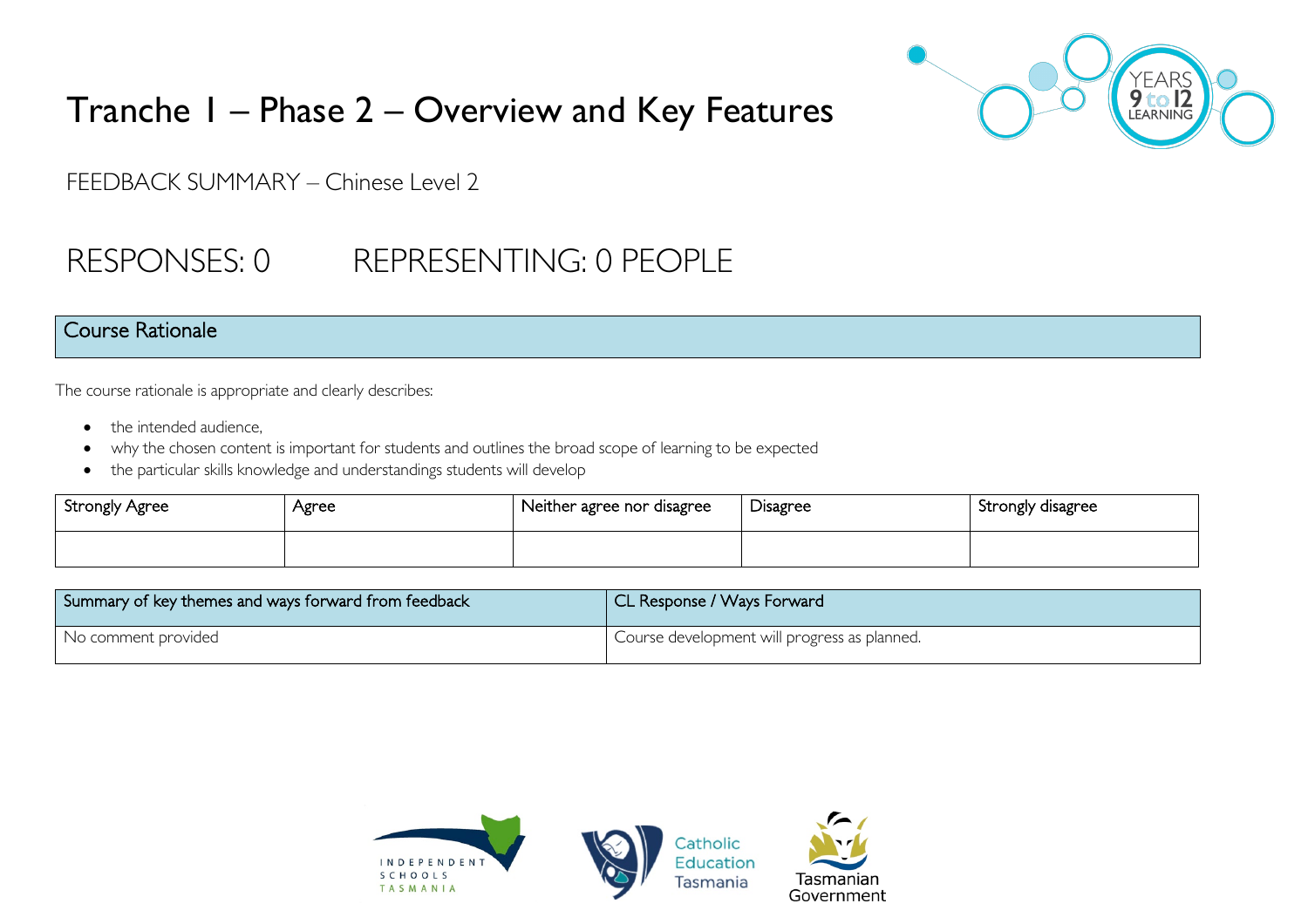## Pathways In

The pathways in are appropriate and clearly describes all relevant pathways.

| <b>Strongly Agree</b> | Agree | Neither agree nor disagree | Disagree | Strongly disagree |
|-----------------------|-------|----------------------------|----------|-------------------|
|                       |       |                            |          |                   |

| Summary of key themes and ways forward from feedback | CL Response / Ways Forward                   |
|------------------------------------------------------|----------------------------------------------|
| No comment provided                                  | Course development will progress as planned. |

### Learning Outcomes

• Learning outcomes describe observable and measurable behaviours so that valid judgements can be made about whether students have achieved the learning outcomes and at what level.

• Clear learning outcomes are important because they communicate to students what they are expected to do as a result of successfully completing a course or module.

#### In consideration of the learning outcomes identified in this paper do they clearly describe what students will be able to do on successful completion of a course (or module of work)?

| Yes | No |
|-----|----|
|     |    |

| Summary of key themes and ways forward from feedback | CL Response / Ways Forward                   |
|------------------------------------------------------|----------------------------------------------|
| No comment provided                                  | Course development will progress as planned. |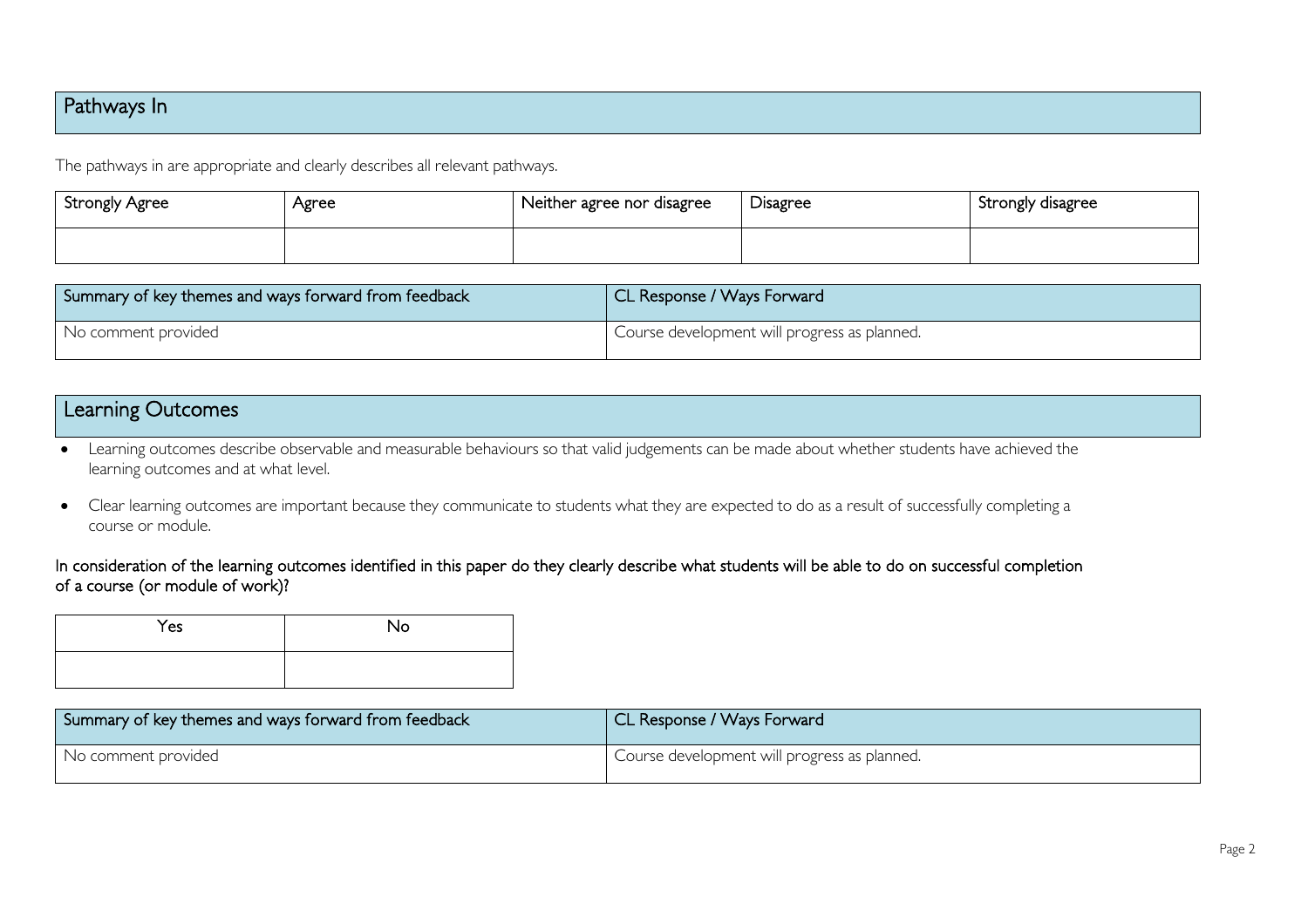### Course Structure

- All course structures for Tranche 1 courses are aligned to the Integrated Policy Model.
- All courses will be 150 hours in length, and divided equally into three weighted modules of 50 hours each.

#### Do you agree with the proposed organisation of modules identified in this paper?

| Yes | <b>No</b> |
|-----|-----------|
|     |           |

| Summary of key themes and ways forward from feedback | CL Response / Ways Forward                   |
|------------------------------------------------------|----------------------------------------------|
| No comment provided                                  | Course development will progress as planned. |

Do you agree with the course delivery sequence proposed in this paper?

| Yes | No |
|-----|----|
|     |    |

| Summary of key themes and ways forward from feedback | CL Response / Ways Forward                   |
|------------------------------------------------------|----------------------------------------------|
| No comment provided                                  | Course development will progress as planned. |

## Module Content

Please note that the descriptions of module content may vary from course to course for example:

• some will identify specific themes, concepts and topics to organise course content.